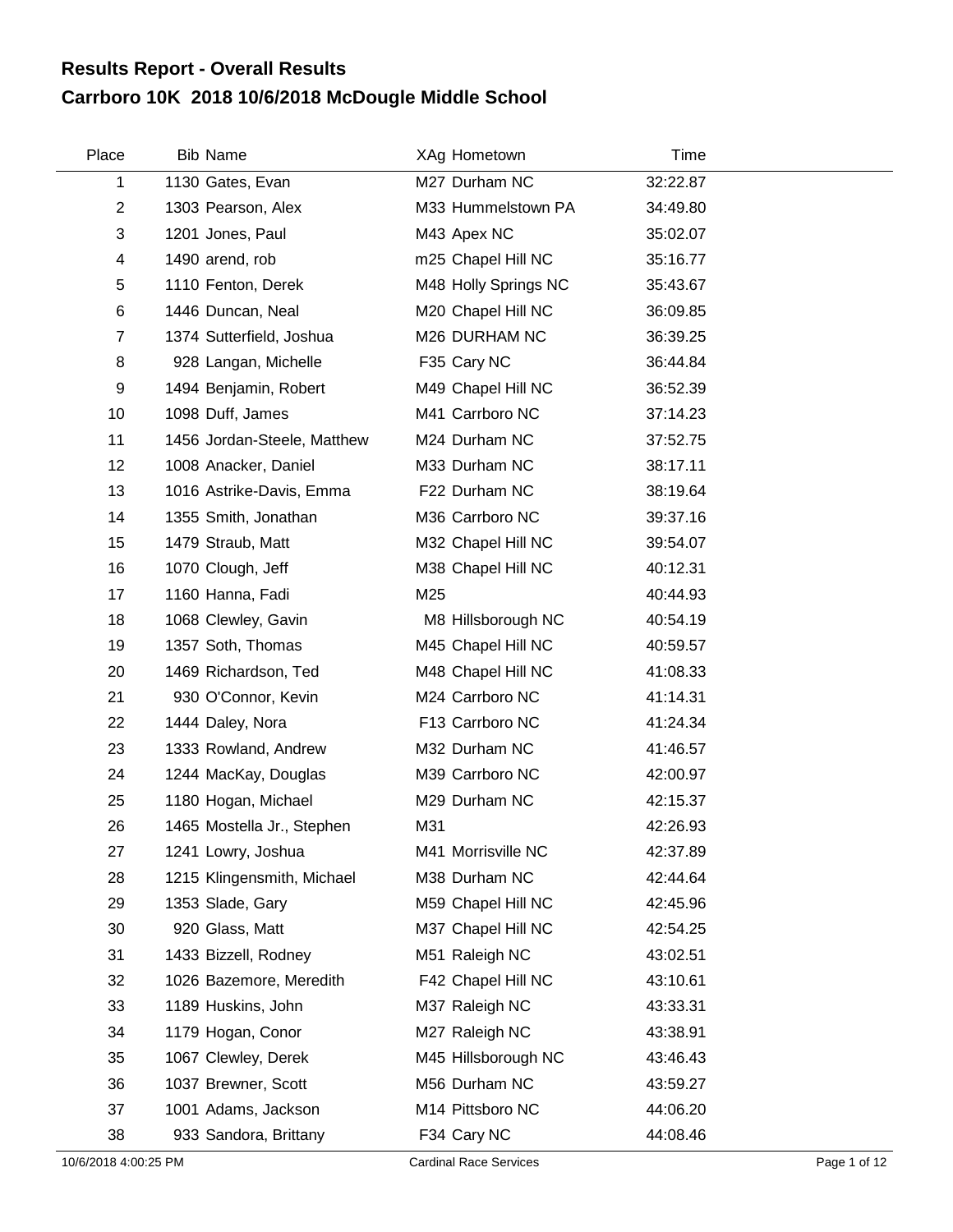| Place | <b>Bib Name</b>             | XAg Hometown          | Time     |  |
|-------|-----------------------------|-----------------------|----------|--|
| 39    | 1258 McDonnell, Eoin        | M31 Chapel Hill NC    | 44:12.59 |  |
| 40    | 1226 Lech, Frank            | M41 Cary NC           | 44:37.80 |  |
| 41    | 1200 Johnson-Broache, Britt | F36 Durham NC         | 44:59.03 |  |
| 42    | 1212 Kiley, Kevin           | M30 DURHAM NC         | 45:02.38 |  |
| 43    | 1503 Conitzer, Vincent      | M40 Chapel Hill NC    | 45:13.90 |  |
| 44    | 1106 Evans, Elizabeth       | F38 Chapel Hill NC    | 45:31.97 |  |
| 45    | 1192 James, Ted             | M32 Carrboro NC       | 45:59.47 |  |
| 46    | 1173 Hegland, Don           | M46 Chapel Hill NC    | 46:00.23 |  |
| 47    | 1394 Wade, Zoe              | F14 Hillsborough NC   | 46:03.04 |  |
| 48    | 1334 Rubin, Sharon          | F41 Cary NC           | 46:16.66 |  |
| 49    | 1331 Rosenkrantz, Kurt      | M45 Chapel Hill NC    | 46:21.48 |  |
| 50    | 1439 Carico, Zach           | M30 Chapel Hill NC    | 46:38.23 |  |
| 51    | 1224 LAUZIER, DAVID         | M20 Wilmington NC     | 46:44.40 |  |
| 52    | 936 Nieman, Jeff            | M41 Chapel Hill NC    | 46:46.36 |  |
| 53    | 1097 Drown, Matthew         | M33 Durham NC         | 46:52.81 |  |
| 54    | 1141 Gordon, Victor         | M41 Durham NC         | 46:55.86 |  |
| 55    | 1257 McDonnell, Becky       | F28 Chapel Hill NC    | 47:00.24 |  |
| 56    | 1063 Cheetah, Teddy         | M39 Chapel Hill NC    | 47:06.63 |  |
| 57    | 1324 Rice, Gary             | M58 Mebane NC         | 47:11.50 |  |
| 58    | 1448 Errington, Alex        | F23 Pleasant Garden N | 47:33.10 |  |
| 59    | 1216 Knepper, Wesley        | M35 Carrboro NC       | 47:36.49 |  |
| 60    | 1466 Murray, Kevin          | M32 Carrboro NC       | 47:50.03 |  |
| 61    | 1514 Irvin, Margaret        | F36 Durham NC         | 48:00.01 |  |
| 62    | 1081 Coward, Will           | M44 DURHAM NC         | 48:06.07 |  |
| 63    | 1370 Summerlin-Long, Jeff   | M43 Chapel Hill NC    | 48:06.11 |  |
| 64    | 1096 Drayna, Timothy        | M30 Carrboro NC       | 48:10.62 |  |
| 65    | 1400 Watson, Julia          | F29 Carrboro NC       | 48:10.76 |  |
| 66    | 1521 Poitras, Ellie         | F12 Pittsboro NC      | 48:12.68 |  |
| 67    | 1344 Schmidt, Blaine        | M51 Chapel Hill NC    | 48:13.57 |  |
| 68    | 927 Langan, Andrew          | M38 Cary NC           | 48:18.79 |  |
| 69    | 1359 Sparrow, Madeleine     | F13 Chapel Hill NC    | 48:25.79 |  |
| 70    | 1150 Guiteras, Andrew       | M40 Chapel Hill NC    | 48:29.15 |  |
| 71    | 1126 Garcia, Jamie          | F26 DURHAM NC         | 48:29.33 |  |
| 72    | 1472 Savelli, Christian     | M55 Chapel Hill NC    | 48:29.55 |  |
| 73    | 1281 Mitchell, Roger        | M68 Carrboro NC       | 48:33.14 |  |
| 74    | 1271 Merron, Jeff           | M56 Chapel Hill NC    | 48:38.89 |  |
| 75    | 1411 Will, Roch             | M62 Mebane NC         | 48:39.12 |  |
| 76    | 1312 Prabucki, Bernard      | M56 Carrboro NC       | 48:39.25 |  |
| 77    | 1528 wolf, sara             | F49 Chapel Hill NC    | 48:46.25 |  |
| 78    | 935 Schmeiser, Michael      | M41 Chapel Hill NC    | 49:05.89 |  |
| 79    | 923 Falk, Adam              | M53 New York NY       | 49:05.91 |  |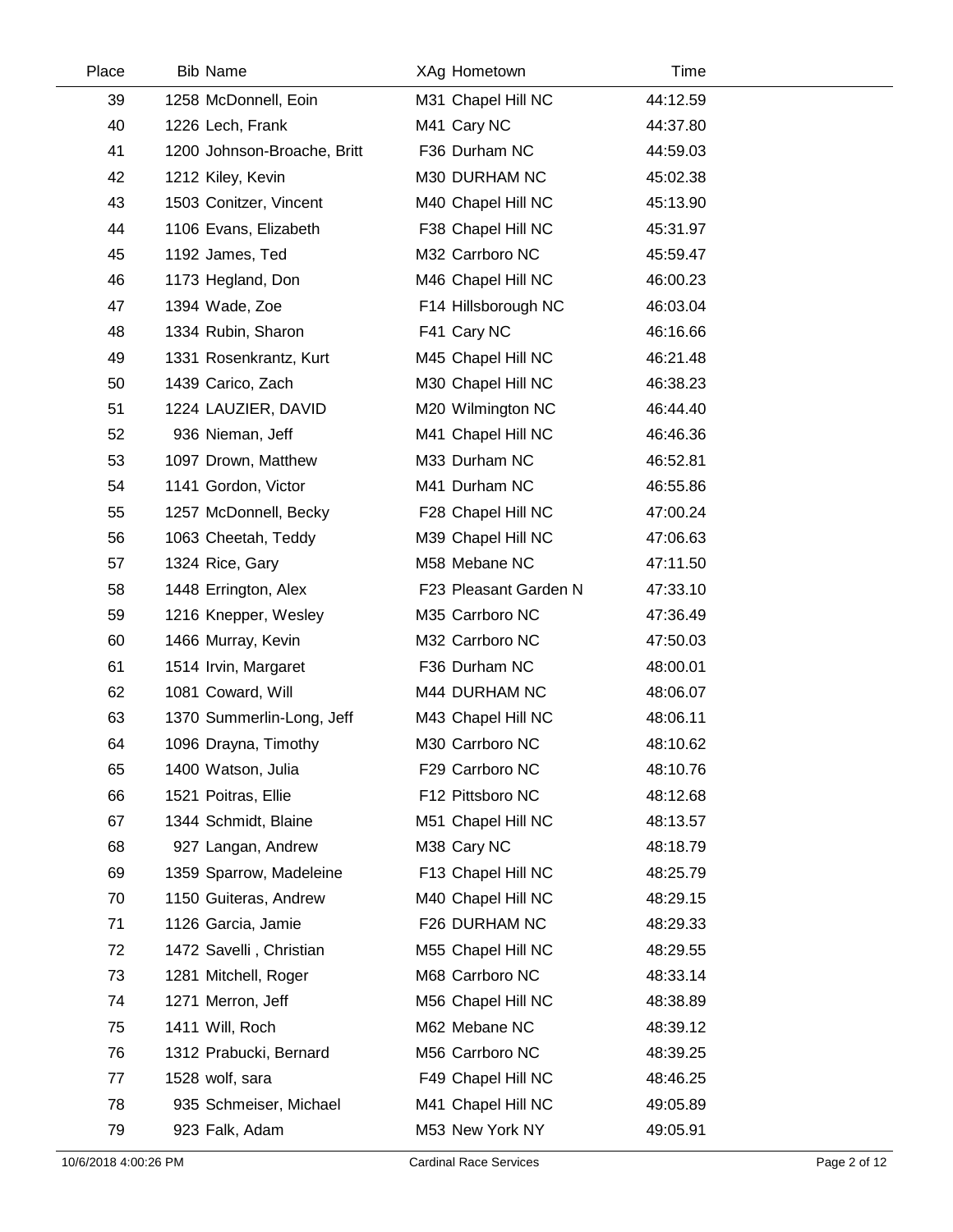| Place | <b>Bib Name</b>        | XAg Hometown       | Time     |  |
|-------|------------------------|--------------------|----------|--|
| 80    | 1320 Rees, John        | M59 Chapel Hill NC | 49:05.94 |  |
| 81    | 919 Vaught, Audessa    | F28 Laurel MD      | 49:14.59 |  |
| 82    | 1166 Hassin, Bryan     | M39 Chapel Hill NC | 49:18.64 |  |
| 83    | 1222 Lamb, Oliver      | M27 Chapel Hill NC | 49:24.06 |  |
| 84    | 1158 Hale, Josh        | M21 Chapel Hill NC | 49:27.59 |  |
| 85    | 1350 Shelton, Ken      | M62 Chapel Hill NC | 49:32.01 |  |
| 86    | 1442 Cotton, Christine | F53 Chapel Hill NC | 49:53.42 |  |
| 87    | 1209 Kauftheil, Randy  | M60 Chapel Hill NC | 49:53.61 |  |
| 88    | 939 Mckay, Daniel      | M42 Chapel Hill NC | 50:00.95 |  |
| 89    | 1265 McLane, Patrick   | M27 Raleigh NC     | 50:01.29 |  |
| 90    | 1188 Huppert, David    | M40 Carrboro NC    | 50:07.72 |  |
| 91    | 1522 roedema, mike     | M38 Carrboro NC    | 50:13.58 |  |
| 92    | 1197 Jensen, Melissa   | F32 Chapel Hill NC | 50:27.01 |  |
| 93    | 1365 Stifler, Lisa     | F39 DURHAM NC      | 50:27.44 |  |
| 94    | 1099 Duncan, Richard   | M53 Chapel Hill NC | 50:27.57 |  |
| 95    | 1082 Coward V, Will    | M13 DURHAM NC      | 50:37.29 |  |
| 96    | 1127 Gardner, Joanne   | F63 Chapel Hill NC | 50:42.49 |  |
| 97    | 1487 Wopat, Susan      | F26 Durham NC      | 50:46.38 |  |
| 98    | 934 Murphy, Staci      | F37 Chapel Hill NC | 50:52.32 |  |
| 99    | 1175 Hemelt, Steve     | M36 Carrboro NC    | 50:58.96 |  |
| 100   | 1473 Savelli, Katie    | F53 Chapel Hill NC | 51:09.10 |  |
| 101   | 1253 Matti, Michael    | M60 Durham NC      | 51:13.85 |  |
| 102   | 1002 Adams, Jennifer   | F42 Pittsboro NC   | 51:17.25 |  |
| 103   | 1323 Rhoads, Donald    | M46 Durham NC      | 51:17.41 |  |
| 104   | 1387 Trout, Susan      | F44 Chapel Hill NC | 51:26.13 |  |
| 105   | 1340 Saylor, Bonner    | F34 Chapel Hill NC | 51:26.55 |  |
| 106   | 1196 Charney, Amy      | F50 Carrboro NC    | 51:39.48 |  |
| 107   | 1007 Amsbary, Jessica  | F39 Chapel Hill NC | 51:41.81 |  |
| 108   | 1184 Horton, Jeffrey   | M29 Chapel Hill NC | 51:42.15 |  |
| 109   | 1272 Mervak, Benjamin  | M34 Carrboro NC    | 51:43.18 |  |
| 110   | 1256 Mcdonald, Noreen  | F45 Chapel Hill NC | 51:47.30 |  |
| 111   | 1125 Gale, W. Patrick  | M44 Carrboro NC    | 51:47.38 |  |
| 112   | 1407 Weinberg, Richard | M71 Durham NC      | 52:04.80 |  |
| 113   | 1508 Gordek, Harper    | M41 Chapel Hill NC | 52:07.26 |  |
| 114   | 1382 Toth, Garrett     | M20 Greensboro NC  | 52:08.44 |  |
| 115   | 1428 Armstrong, Mike   | M59 Chapel Hill NC | 52:18.59 |  |
| 116   | 1424 Ackerman, Alix    | F28 Wendell NC     | 52:22.00 |  |
| 117   | 1144 Graham, Nicholas  | M46 Carrboro NC    | 52:24.31 |  |
| 118   | 1023 Bartz, Angela     | F28 Carrboro NC    | 52:31.56 |  |
| 119   | 1074 Conner, Michelle  | F44 Raleigh NC     | 52:37.93 |  |
| 120   | 1116 Fiorito, Agustin  | M47 Chapel Hill NC | 52:41.38 |  |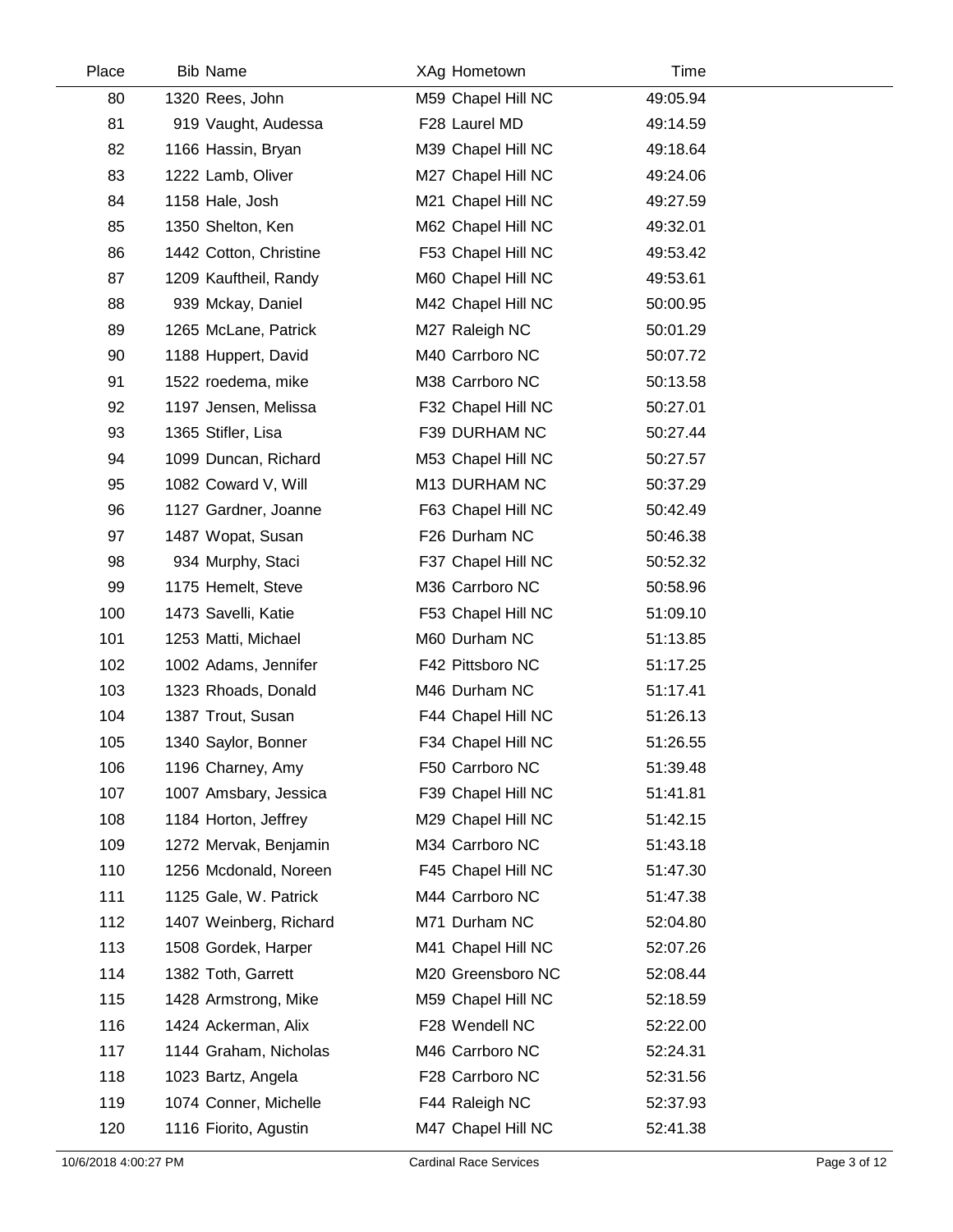| Place | <b>Bib Name</b>           | XAg Hometown        | Time     |  |
|-------|---------------------------|---------------------|----------|--|
| 121   | 1496 bowman, natalie      | f41 Chapel Hill NC  | 52:44.36 |  |
| 122   | 1421 Yoder, Jason         | M45 Carrboro NC     | 52:45.17 |  |
| 123   | 921 Velasco, Armando      | M65 Chapel Hill NC  | 52:50.21 |  |
| 124   | 1475 Smith, Richard       | M65 Chapel Hill NC  | 52:54.26 |  |
| 125   | 1044 Bryant, Steph        | F31 Chapel Hill NC  | 53:00.74 |  |
| 126   | 1221 Lam, Yik             | M38 Carrboro NC     | 53:02.59 |  |
| 127   | 1481 Touch, Terrance      | M21 Durham NC       | 53:05.64 |  |
| 128   | 1332 Rossi, Emma          | F42 Chapel Hill NC  | 53:31.04 |  |
| 129   | 1402 Weaver, Chris        | M49 Carrboro NC     | 53:35.09 |  |
| 130   | 1190 Huskins, Rita        | F35 Raleigh NC      | 53:39.33 |  |
| 131   | 1488 Adams, Mike          | M61 Chapel Hill NC  | 53:40.36 |  |
| 132   | 1463 Miller, Kevin        | M43 Chapel Hill NC  | 53:44.73 |  |
| 133   | 1075 Cook, Raymond        | M47 Carrboro NC     | 53:49.97 |  |
| 134   | 1460 Lewis, Catherine     | F33 DURHAM NC       | 53:50.79 |  |
| 135   | 1376 Szymkowski, Mary     | F55 DURHAM NC       | 54:08.06 |  |
| 136   | 1045 Bryson, Andrew       | M30 Pittsboro NC    | 54:09.96 |  |
| 137   | 1270 Merritt, Kathy       | F64 DURHAM NC       | 54:19.25 |  |
| 138   | 1176 Herrick, Jeffrey     | M45 Carrboro NC     | 54:19.59 |  |
| 139   | 1525 Starling, Greg       | M29 Chapel Hill NC  | 54:52.46 |  |
| 140   | 1254 McCarthy, Corrine    | F43 Chapel Hill NC  | 54:55.08 |  |
| 141   | 1383 Toth, lan            | M14 Greensboro NC   | 54:59.80 |  |
| 142   | 1027 Beatty, Brian Gyro   | M55 Hillsborough NC | 55:01.29 |  |
| 143   | 1363 Stern, Richard       | M51 Carrboro NC     | 55:02.08 |  |
| 144   | 1384 Toth, Scott          | M53 Greensboro NC   | 55:04.34 |  |
| 145   | 1029 Beesley, Glen        | M43 Chapel Hill NC  | 55:04.45 |  |
| 146   | 1142 Gordon, Will         | M13 Durham NC       | 55:08.31 |  |
| 147   | 1337 Salas, Carla         | F25 Raleigh NC      | 55:09.10 |  |
| 148   | 1107 Fanning, Alan        | M54 Carrboro NC     | 55:14.17 |  |
| 149   | 1131 Georgopoulos, Cassie | F37 Cary NC         | 55:25.76 |  |
| 150   | 1504 Corbin, Amber        | F48 Chapel Hill NC  | 55:38.29 |  |
| 151   | 1338 Salemson, Jeremy     | M49 Chapel Hill NC  | 55:42.97 |  |
| 152   | 1423 Zolotor, Adam        | M47 Carrboro NC     | 55:43.88 |  |
| 153   | 1362 Stein, Jaime         | F46 Carrboro NC     | 55:51.71 |  |
| 154   | 1247 Manturuk, Kim        | F46 Chapel Hill NC  | 55:52.11 |  |
| 155   | 1024 Bauer, Tanja         | F35 Durham NC       | 55:54.97 |  |
| 156   | 1028 Beaver, Melinda      | F38 Durham NC       | 55:56.18 |  |
| 157   | 1510 Helms, Tanya         | F58 Chapel Hill NC  | 55:56.30 |  |
| 158   | 1434 Bowen, Mimi          | F24 Durham NC       | 55:57.65 |  |
| 159   | 1524 Stanek, Kyle         | M37 Chapel Hill NC  | 56:01.27 |  |
| 160   | 1499 Chesser, Susan       | F55 Durham NC       | 56:02.45 |  |
| 161   | 1432 Bigler, Roy          | M51 Siler City NC   | 56:14.19 |  |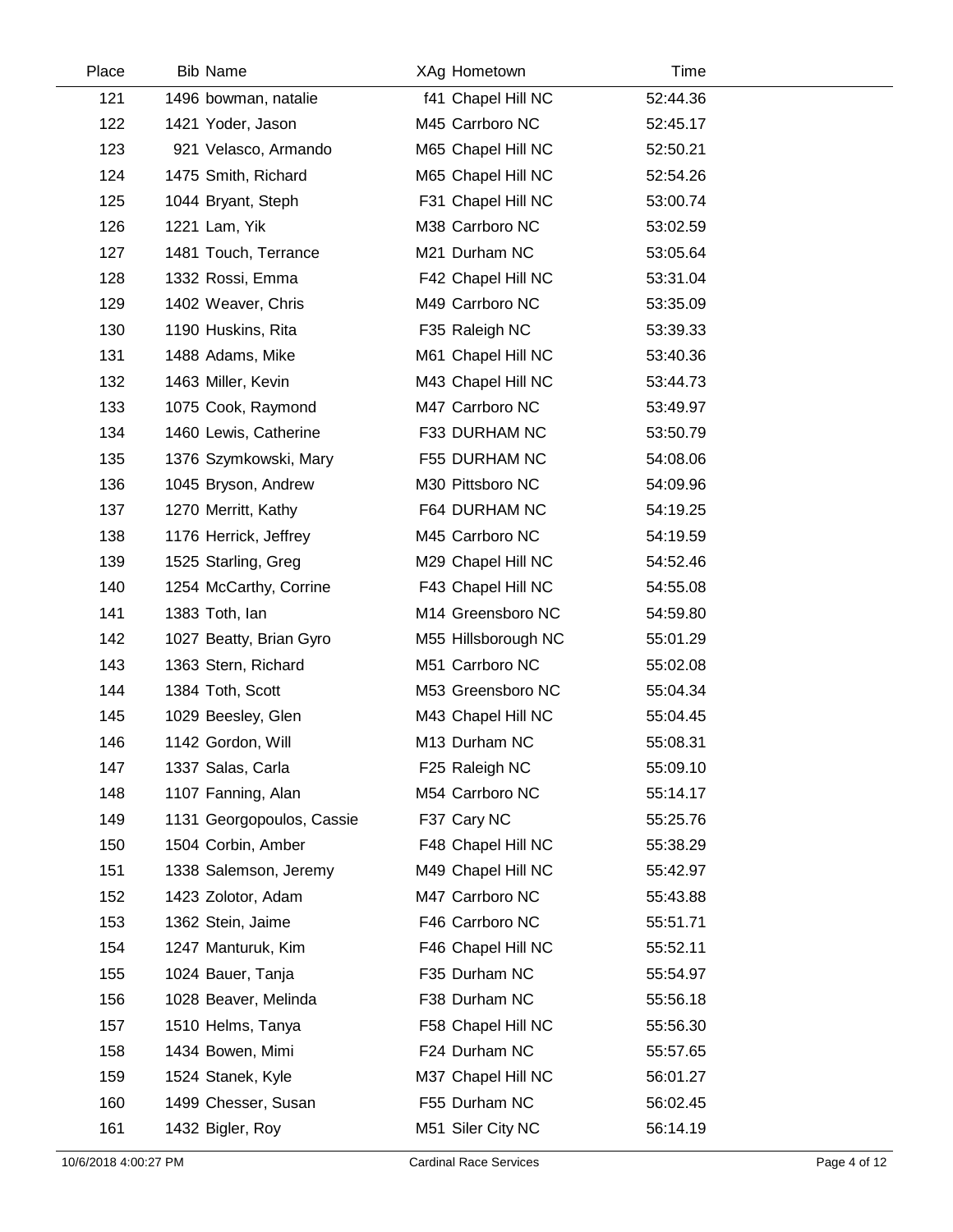| Place | <b>Bib Name</b>             | XAg Hometown       | Time     |  |
|-------|-----------------------------|--------------------|----------|--|
| 162   | 1105 Escamilla, Jose        | M42 Carrboro NC    | 56:15.51 |  |
| 163   | 1368 Straub, Magdalena      | F28 Durham NC      | 56:17.25 |  |
| 164   | 1493 Barbera, Sarah         | F34 Durham NC      | 56:22.50 |  |
| 165   | 1412 Williams, Christianna  | F54 Chapel Hill NC | 56:26.81 |  |
| 166   | 1287 Naegele, Robert        | M54 Raleigh NC     | 56:35.87 |  |
| 167   | 1515 Kinyamu, Harriet       | F53 Cary NC        | 56:37.41 |  |
| 168   | 1230 Li, Vivian             | F61 Durham NC      | 56:46.55 |  |
| 169   | 1431 Baucom, Martin         | M50 Chapel Hill NC | 56:58.11 |  |
| 170   | 1483 Walker, Rebecca        | F49 Chapel Hill NC | 57:04.08 |  |
| 171   | 1512 Hwa, Lara              | F31 Carrboro NC    | 57:12.45 |  |
| 172   | 1306 Peterson, Nora         | F25 Durham NC      | 57:14.88 |  |
| 173   | 1484 Walton, Gabriela       | F32 Raleigh NC     | 57:14.97 |  |
| 174   | 1513 Ingram, Theodore       | M31 Carrboro NC    | 57:15.07 |  |
| 175   | 932 Hesse, Marcus           | M32 Chapel Hill NC | 57:17.72 |  |
| 176   | 1153 Gunn, Kevin            | M51 Carrboro NC    | 57:21.07 |  |
| 177   | 1280 Min, Sherene           | F46 Chapel Hill NC | 57:21.51 |  |
| 178   | 1084 Craig, Amy             | F44 Durham NC      | 57:21.62 |  |
| 179   | 929 Beisner, Keith          | M54 Chapel Hill NC | 57:22.34 |  |
| 180   | 1047 Burr, Matt             | M38 Carrboro NC    | 57:24.71 |  |
| 181   | 1206 Kanopoulos, Nichole    | F31 Carrboro NC    | 57:37.46 |  |
| 182   | 1238 Loftus, Elizabeth      | F19 Chapel Hill NC | 57:46.29 |  |
| 183   | 938 Colvin, Chris           | M35 Carrboro NC    | 57:57.12 |  |
| 184   | 1240 Lovelace, Tanner       | M48 Durham NC      | 57:59.82 |  |
| 185   | 1225 LAUZIER, FRANCIS       | M19 Wilmington NC  | 57:59.92 |  |
| 186   | 1502 Collier, Paulina       | F32 Durham NC      | 58:05.79 |  |
| 187   | 1501 Clifford, Philip       | M51 Durham NC      | 58:05.86 |  |
| 188   | 1455 Henry, Julijana        | F45                | 58:08.85 |  |
| 189   | 1300 Patterson, Evan        | M51 Chapel Hill NC | 58:10.22 |  |
| 190   | 1276 Miller, Alexander      | M35 Chapel Hill NC | 58:10.42 |  |
| 191   | 937 Morris, Roger           | M48 Raleigh NC     | 58:11.98 |  |
| 192   | 1102 Ebeling, Carolyn       | F25 Carrboro NC    | 58:12.60 |  |
| 193   | 1386 Trocki, Aaron          | M40 Carrboro NC    | 58:17.96 |  |
| 194   | 1517 Mascenik, Angela       | F40 Carrboro NC    | 58:22.93 |  |
| 195   | 1347 Segovia, Fernando      | M24 Durham NC      | 58:24.00 |  |
| 196   | 1315 Purves, Todd           | M48 Chapel Hill NC | 58:30.25 |  |
| 197   | 1088 Cross, Alexander       | M37 Chapel Hill NC | 58:31.21 |  |
| 198   | 1089 Cross, Allyson         | F38 Chapel Hill NC | 58:31.30 |  |
| 199   | 1325 Ricker, Julie          | F42 Pittsboro NC   | 58:38.75 |  |
| 200   | 1375 Swinney, Felicia       | F38 Pittsboro NC   | 58:39.55 |  |
| 201   | 1135 Glass-Steel, Christine | F44 Chapel Hill NC | 58:42.25 |  |
| 202   | 1500 Chesser, William       | M55 Durham NC      | 58:47.82 |  |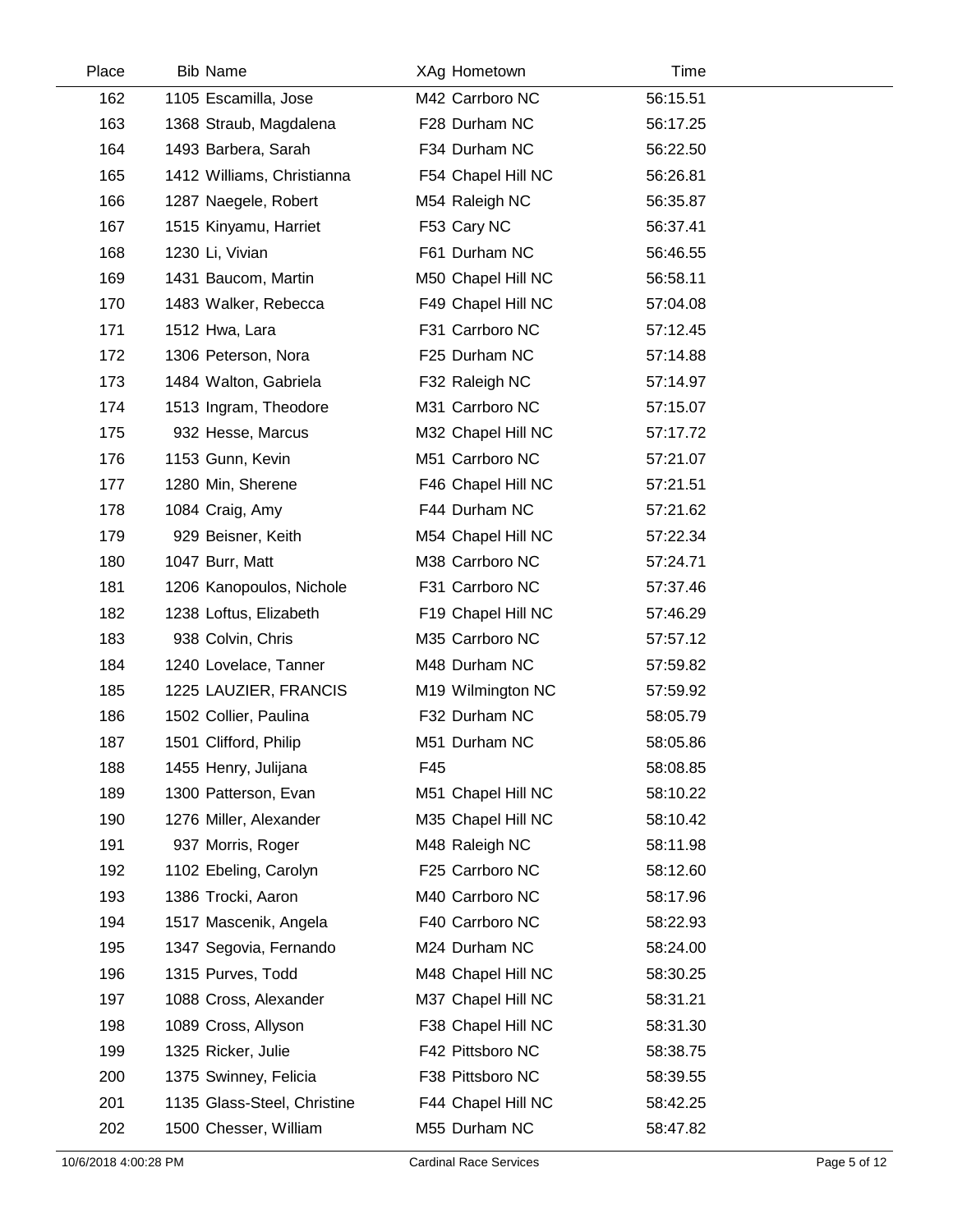| Place | <b>Bib Name</b>            |     | XAg Hometown         | Time        |  |
|-------|----------------------------|-----|----------------------|-------------|--|
| 203   | 1246 Mandeville-Long, Anne |     | F59 Chapel Hill NC   | 59:01.79    |  |
| 204   | 1056 Causey, Jeff          |     | M52 GRAHAM NC        | 59:02.65    |  |
| 205   | 940 Brill, Dayna           |     | F31 Durham NC        | 59:06.75    |  |
| 206   | 1519 murphy, kaitlyn       |     | F32 Carrboro NC      | 59:06.96    |  |
| 207   | 1273 Messina, Julie        |     | F41 Durham NC        | 59:08.00    |  |
| 208   | 1440 Connaughton, Tania    |     | F42 Durham NC        | 59:09.34    |  |
| 209   | 1101 Dye, Nathan           |     | M17 Chapel Hill NC   | 59:16.76    |  |
| 210   | 1057 Cavanaugh, Mark       |     | M45 Chapel Hill NC   | 59:17.66    |  |
| 211   | 1326 Rodgers, Tim          |     | M57 Fuquay-Varina NC | 59:20.30    |  |
| 212   | 1408 Wessell, Laura        |     | F50 Hillsborough NC  | 59:21.72    |  |
| 213   | 1498 Bucy-Anderson, DeAnna |     | F18 Chapel Hill NC   | 59:24.07    |  |
| 214   | 1243 Maciejewski, Matt     |     | M49 Chapel Hill NC   | 59:24.20    |  |
| 215   | 925 Dickson, Maggie        |     | F39 Carrboro NC      | 59:30.38    |  |
| 216   | 1360 Spears, Tracy         |     | F35 Carrboro NC      | 59:39.10    |  |
| 217   | 1086 Crncic, Johnny        |     | M41 Carrboro NC      | 59:44.73    |  |
| 218   | 1251 Matthews, David       |     | M42 Carrboro NC      | 59:44.89    |  |
| 219   | 1482 Veazey, Claire        |     | F27 Chapel Hill NC   | 59:47.71    |  |
| 220   | 1003 Aghaiepour, Kambiz    |     | M49 Carrboro NC      | 59:49.10    |  |
| 221   | 1389 Turk, Lori            | F44 |                      | 59:49.73    |  |
| 222   | 1147 Greiner, John         |     | M58 Pittsboro NC     | 59:52.19    |  |
| 223   | 1497 Broo, Kendra          |     | F36 Chapel Hill NC   | 59:54.53    |  |
| 224   | 1518 Mouw, Sheri           |     | F50 Chapel Hill NC   | 01:00:14.49 |  |
| 225   | 1462 Mendelowitz, Samantha |     | F31 Apex NC          | 01:00:15.61 |  |
| 226   | 1195 Jasek, Kristin        |     | F29 Durham NC        | 01:00:18.33 |  |
| 227   | 1297 Olsen, Renee          |     | F33 Durham NC        | 01:00:18.40 |  |
| 228   | 1033 Blue, Christopher     |     | M50 Chapel Hill NC   | 01:00:19.39 |  |
| 229   | 1140 Gordon, Kelly         |     | F42 Durham NC        | 01:00:23.73 |  |
| 230   | 1058 Caviness, Lewis       |     | M55 Hillsborough NC  | 01:00:23.77 |  |
| 231   | 1092 Dempsey, Jillian      |     | F35 Chapel Hill NC   | 01:00:27.91 |  |
| 232   | 1087 Crockett, Jason       |     | M42 DURHAM NC        | 01:00:29.33 |  |
| 233   | 1239 Long, Robert          |     | M67 Chapel Hill NC   | 01:00:34.66 |  |
| 234   | 1132 Ghio, Andrew          |     | M63 Chapel Hill NC   | 01:00:37.00 |  |
| 235   | 1478 Strain, Betsy         |     | F52 Durham NC        | 01:00:38.30 |  |
| 236   | 1250 Mason, Sara           |     | F28 DURHAM NC        | 01:00:49.40 |  |
| 237   | 1055 Catherall, David      |     | M25 DURHAM NC        | 01:01:07.77 |  |
| 238   | 1361 Stantial, Nicole      |     | F25 Durham NC        | 01:01:08.86 |  |
| 239   | 1079 Council, Olivia       |     | F27 Cary NC          | 01:01:09.38 |  |
| 240   | 1390 Tweedy, Jonathan      |     | M40 Carrboro NC      | 01:01:21.37 |  |
| 241   | 1031 Berreth, Meg          |     | F47 Carrboro NC      | 01:01:29.58 |  |
| 242   | 1036 BRECHER, Mark         |     | M62 Chapel Hill NC   | 01:01:40.59 |  |
| 243   | 1505 DiFranco, Richie      |     | M39 Chapel Hill NC   | 01:01:43.19 |  |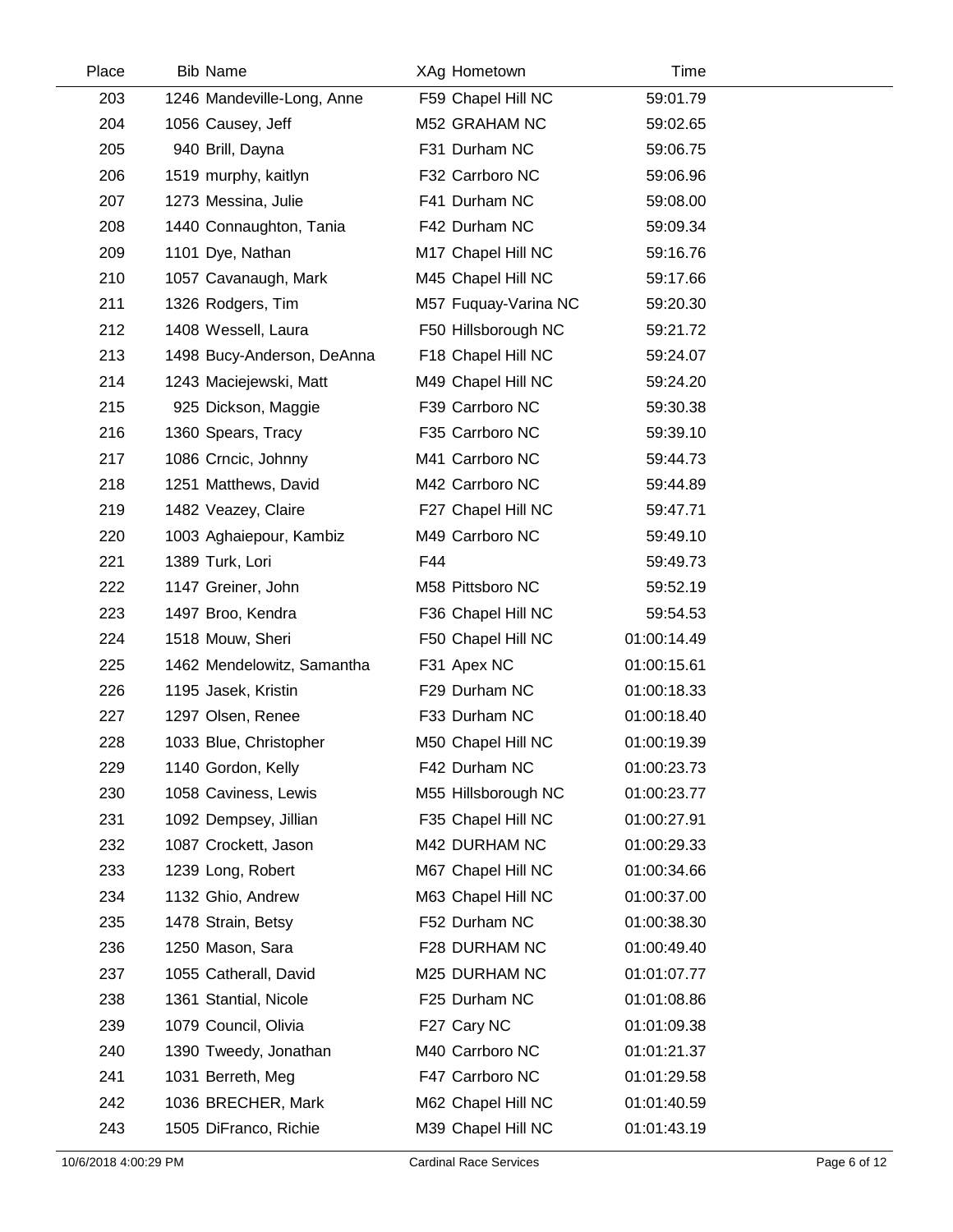| Place | <b>Bib Name</b>                | XAg Hometown        | Time        |  |
|-------|--------------------------------|---------------------|-------------|--|
| 244   | 1187 Hughey, Shawn             | M48 Chapel Hill NC  | 01:01:44.42 |  |
| 245   | 1202 Joseph, Sarah             | F41 Chapel Hill NC  | 01:01:53.31 |  |
| 246   | 1100 Dye, Aaron                | M45 Chapel Hill NC  | 01:01:59.89 |  |
| 247   | 1277 Mills, Karin              | F52 Carrboro NC     | 01:02:01.64 |  |
| 248   | 1278 Mills, Tina               | F46 Pittsboro NC    | 01:02:01.87 |  |
| 249   | 1341 Scaggs, Donna             | F55 Durham NC       | 01:02:08.31 |  |
| 250   | 1151 Gulati, Tesha             | F37 Chapel Hill NC  | 01:02:14.62 |  |
| 251   | 1183 Hooks, Elizabeth          | F44 Chapel Hill NC  | 01:02:19.99 |  |
| 252   | 1020 Bakthavatchalam, Devikala | F28 Cary NC         | 01:02:29.74 |  |
| 253   | 1051 Calabrese, Emma           | F30 Carrboro NC     | 01:02:32.19 |  |
| 254   | 1053 Carroll, Sarah            | F40 Carrboro NC     | 01:02:33.10 |  |
| 255   | 1468 Reed, Pam                 | F50 Chapel Hill NC  | 01:02:33.61 |  |
| 256   | 1430 Asaro, Katherine          | F45 Chapel Hill NC  | 01:02:34.09 |  |
| 257   | 1485 Weaver, David             | M59 Chapel Hill NC  | 01:02:36.70 |  |
| 258   | 1268 McNaughton, Michelle      | F44 Carrboro NC     | 01:02:36.77 |  |
| 259   | 1139 Goerke, James             | M35 Durham NC       | 01:02:38.90 |  |
| 260   | 1066 Clewley, Andrea           | F41 Hillsborough NC | 01:02:41.10 |  |
| 261   | 1121 Franz, Jason              | M37 Durham NC       | 01:02:43.95 |  |
| 262   | 1162 Hanson, Margaret          | F45 Carrboro NC     | 01:02:46.09 |  |
| 263   | 1393 Vaught, Michael           | M61 Chapel Hill NC  | 01:02:49.01 |  |
| 264   | 1454 Heine, Amy                | F52 Chapel Hill NC  | 01:02:49.49 |  |
| 265   | 1345 Schmitz, William          | M46 Chapel Hill NC  | 01:02:54.61 |  |
| 266   | 1427 Armstrong, Jen            | F57 Chapel Hill NC  | 01:03:00.67 |  |
| 267   | 1049 Burton, Marcus            | M14 Greensboro NC   | 01:03:07.37 |  |
| 268   | 1048 Burton, Christopher       | M48 Greensboro NC   | 01:03:12.99 |  |
| 269   | 1392 Van Wert, Sally           | F60 Chapel Hill NC  | 01:03:13.30 |  |
| 270   | 1104 Escaler, Margarita        | F46 Chapel Hill NC  | 01:03:27.89 |  |
| 271   | 1094 Dirito, Rachel            | F38 Chapel Hill NC  | 01:03:28.00 |  |
| 272   | 1164 Harrison, Stuart          | M45 Chapel Hill NC  | 01:03:28.09 |  |
| 273   | 1330 Rosen, Norm               | M64 Chapel Hill NC  | 01:03:31.02 |  |
| 274   | 1006 Alston, Kwame             | M25 Carrboro NC     | 01:03:33.66 |  |
| 275   | 1214 Kleinhammes, Alfred       | M67 Chapel Hill NC  | 01:03:37.61 |  |
| 276   | 917 Meyer, Kristin             | F26 Carrboro NC     | 01:03:40.45 |  |
| 277   | 1422 Yova, Frederique          | F45 Chapel Hill NC  | 01:03:51.64 |  |
| 278   | 1071 coleman, Anna             | F22 Chapel Hill NC  | 01:04:01.72 |  |
| 279   | 1120 Foster, Julie             | F45 Carrboro NC     | 01:04:09.91 |  |
| 280   | 1356 Smith, Susan              | F60 DURHAM NC       | 01:04:12.38 |  |
| 281   | 1319 Ratner, Shana             | F39 Carrboro NC     | 01:04:14.41 |  |
| 282   | 1377 Taylor, Ken               | M55 Chapel Hill NC  | 01:04:15.10 |  |
| 283   | 1413 Williams, Crystal         | F44 Durham NC       | 01:04:20.81 |  |
| 284   | 1242 Machlin, Laura            | F26 Carrboro NC     | 01:04:34.05 |  |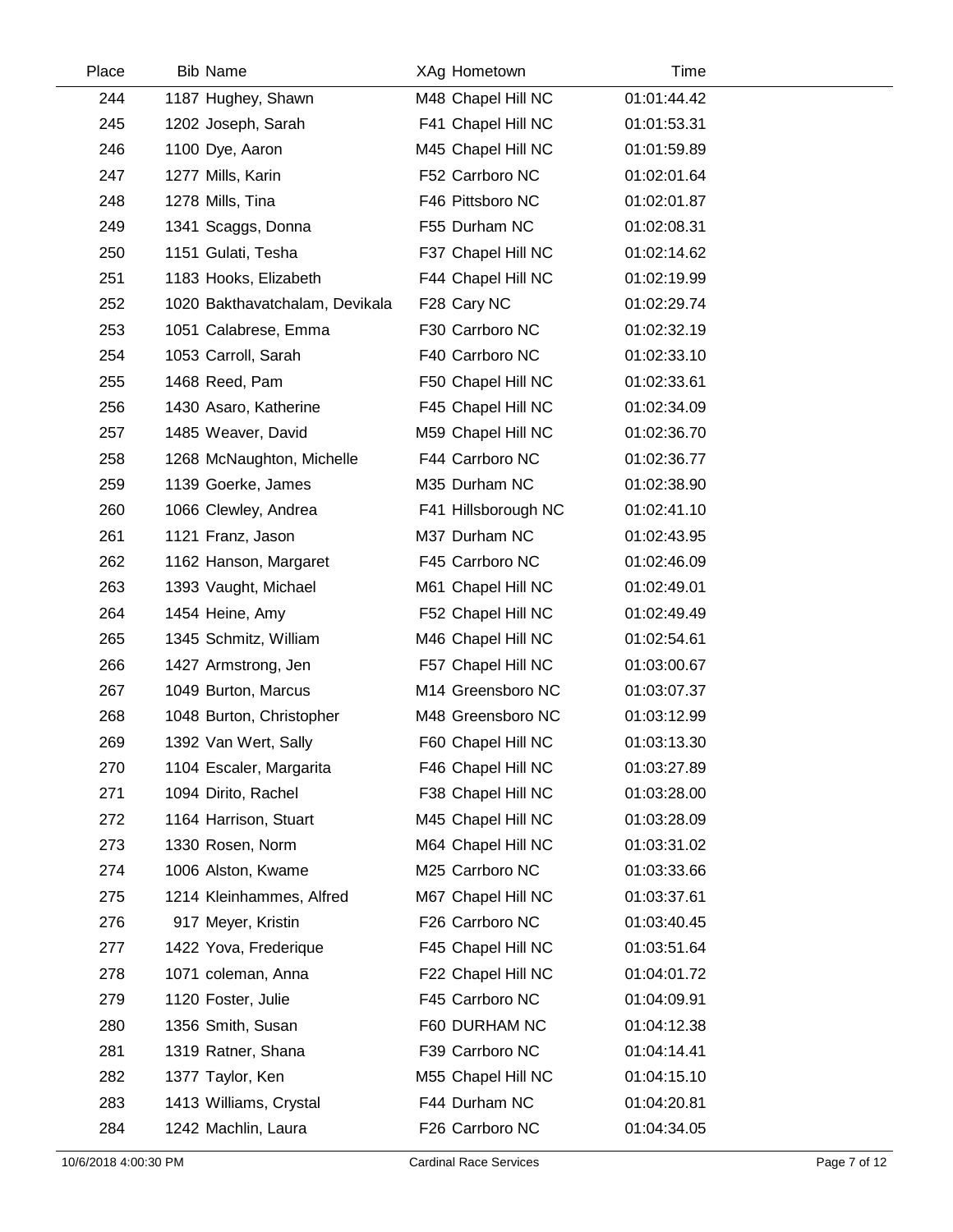| Place | <b>Bib Name</b>            | XAg Hometown        | Time        |  |
|-------|----------------------------|---------------------|-------------|--|
| 285   | 1298 O'Toole, Jay          | M41 Carrboro NC     | 01:04:36.50 |  |
| 286   | 1294 O'Briant, Kyle        | M33 Mebane NC       | 01:04:44.17 |  |
| 287   | 1052 Canotas, Vasiliki     | F <sub>59</sub>     | 01:04:45.24 |  |
| 288   | 1285 Murdoch, Caitlin      | F27 Durham NC       | 01:04:50.80 |  |
| 289   | 1064 Chiarello, Ginny      | F39 Chapel Hill NC  | 01:04:52.11 |  |
| 290   | 1065 Chiarello, Nick       | M40 Chapel Hill NC  | 01:04:52.11 |  |
| 291   | 1322 Retsch-Bogart, George | M66 Chapel Hill NC  | 01:04:56.87 |  |
| 292   | 1288 Nason, Ellen          | F55 Chapel Hill NC  | 01:04:57.14 |  |
| 293   | 1018 Bailey, Maggie        | F24 Carrboro NC     | 01:04:58.72 |  |
| 294   | 1507 Franks, Sarah         | F44 Chapel Hill NC  | 01:05:20.38 |  |
| 295   | 1263 McHale, Kimberly      | F33 Durham NC       | 01:05:32.98 |  |
| 296   | 1449 Francis, Stan         | M51                 | 01:05:33.94 |  |
| 297   | 1516 Krishnamurthy, Manu   | F20 Chapel Hill NC  | 01:05:44.90 |  |
| 298   | 1076 Correia, Joao         | M50 Durham NC       | 01:05:47.61 |  |
| 299   | 1354 Smar, Tricia          | F32 Durham NC       | 01:05:58.01 |  |
| 300   | 1237 Loftus, Amy           | F51 Apex NC         | 01:06:19.45 |  |
| 301   | 1093 Dennis, Lana          | F31 Durham NC       | 01:06:19.90 |  |
| 302   | 1039 Brnich, Sarah         | F28 Carrboro NC     | 01:06:44.56 |  |
| 303   | 1245 Madden, Michael       | M63 Chapel Hill NC  | 01:06:49.10 |  |
| 304   | 1358 Soto, Linda Carolina  | F50 Carrboro NC     | 01:06:49.40 |  |
| 305   | 1030 Belza, Kareen         | F41 Carrboro NC     | 01:06:49.43 |  |
| 306   | 1059 Chatain, Miles        | M48 Chapel Hill NC  | 01:06:55.21 |  |
| 307   | 1302 Pavuk, Alana          | F35 Hillsborough NC | 01:06:55.73 |  |
| 308   | 1401 Watterson, Carolyn    | F51 Pittsboro NC    | 01:07:11.15 |  |
| 309   | 926 Hannapel, Heidi        | F56 Durham NC       | 01:07:11.32 |  |
| 310   | 1054 Carter Taub, Mary     | F48 Chapel Hill NC  | 01:07:35.20 |  |
| 311   | 1398 Wahlstrom, Torey      | F50 Chapel Hill NC  | 01:07:35.50 |  |
| 312   | 1168 Hayman, Ken           | M55 Apex NC         | 01:07:37.82 |  |
| 313   | 1372 Surh, Jerry           | M79 Carrboro NC     | 01:07:38.72 |  |
| 314   | 1283 Moy, Cheryl           | F33 Durham NC       | 01:07:47.35 |  |
| 315   | 931 Shook, Kristen         | F35 Durham NC       | 01:07:47.41 |  |
| 316   | 1255 McCue, Mark           | M59                 | 01:07:54.48 |  |
| 317   | 1342 Schelien, Todd        | M41 Carrboro NC     | 01:07:54.97 |  |
| 318   | 1171 Heafner, Tricia       | F53 Chapel Hill NC  | 01:08:02.06 |  |
| 319   | 1170 Heafner, Greg         | M55 Chapel Hill NC  | 01:08:02.34 |  |
| 320   | 1146 Greiner, Janice       | F59 Pittsboro NC    | 01:08:15.51 |  |
| 321   | 1450 Gest, Kathy           | F55 Chapel Hill NC  | 01:08:17.08 |  |
| 322   | 1381 Torrice, Lindsay      | F38 Chapel Hill NC  | 01:08:17.30 |  |
| 323   | 918 Petrin, Kerri          | F37 Chapel Hill NC  | 01:08:30.74 |  |
| 324   | 1077 Cotter, Rachel        | F40 Chapel Hill NC  | 01:08:42.85 |  |
| 325   | 1299 Öneill, Kelsey        | F32 Carrboro NC     | 01:08:44.05 |  |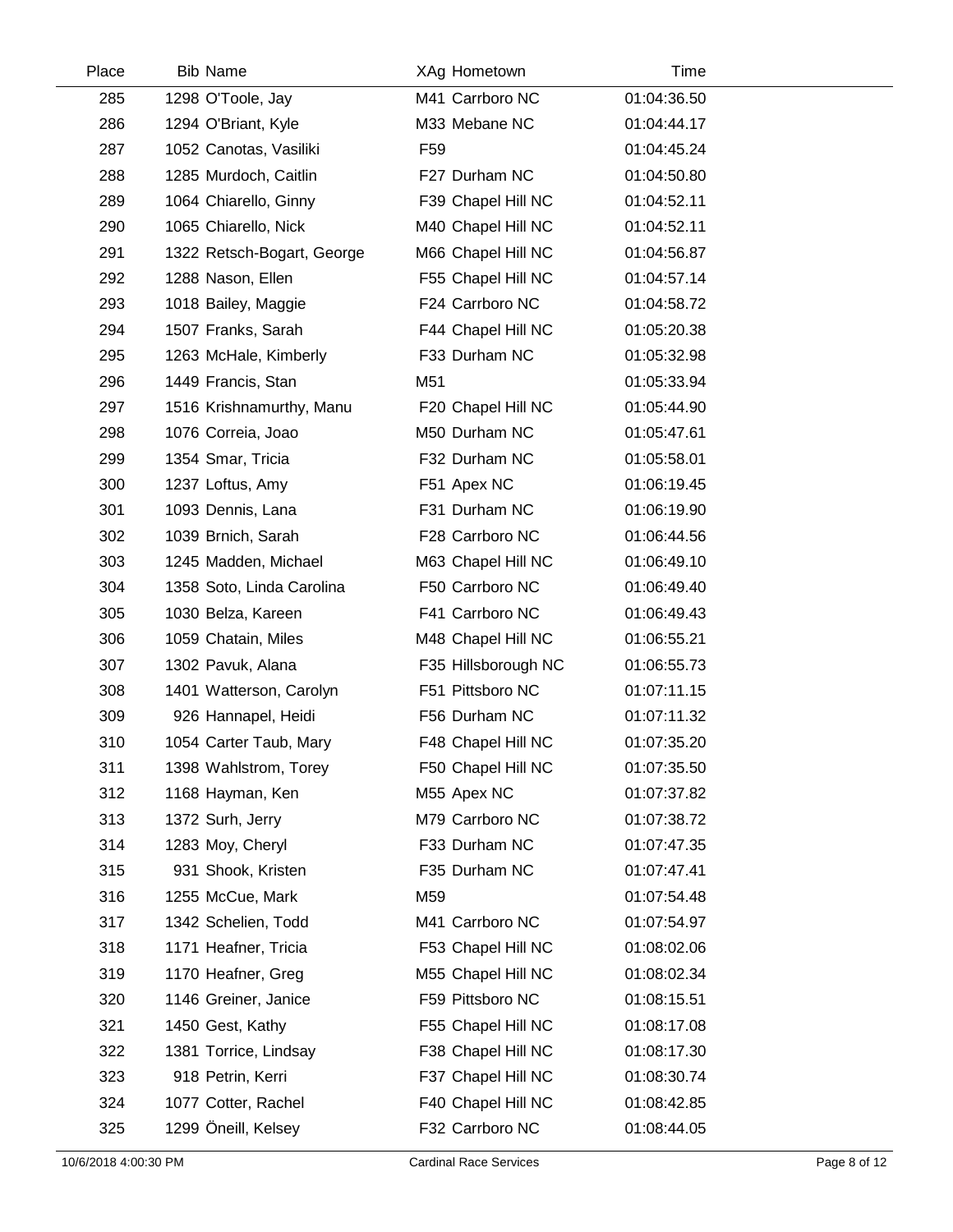| Place | <b>Bib Name</b>          | XAg Hometown         | Time        |  |
|-------|--------------------------|----------------------|-------------|--|
| 326   | 1260 McGlauflin, Kristin | F31 Carrboro NC      | 01:08:44.16 |  |
| 327   | 1527 Van Ark, Gwen       | F54 Carrboro NC      | 01:08:51.58 |  |
| 328   | 1418 Woodward, Kerri     | F27 DURHAM NC        | 01:08:52.32 |  |
| 329   | 1474 Schubert, Nancy     | F56 Chapel Hill NC   | 01:08:52.89 |  |
| 330   | 1373 Susswein, Lisa      | F44 Chapel Hill NC   | 01:09:01.18 |  |
| 331   | 1231 Linnander, Erika    | F39 Chapel Hill NC   | 01:09:01.25 |  |
| 332   | 1296 Ohletz, Jodi        | F44 Chapel Hill NC   | 01:09:05.51 |  |
| 333   | 1108 Farel, Claire       | F43 Chapel Hill NC   | 01:09:19.18 |  |
| 334   | 1495 Bennardo, Kevin     | M37 Chapel Hill NC   | 01:09:22.29 |  |
| 335   | 1447 Erhart, Laura       | F41 Chapel Hill NC   | 01:09:23.69 |  |
| 336   | 1217 Krovetz, Howard     | M55 Holly Springs NC | 01:09:31.06 |  |
| 337   | 1218 Krovetz, Katie      | F22 Holly Springs NC | 01:09:31.10 |  |
| 338   | 1292 Newhall, Katherine  | F35 Carrboro NC      | 01:09:57.31 |  |
| 339   | 1458 Koreski, Katy       | F29 Chapel Hill NC   | 01:10:03.93 |  |
| 340   | 1429 Armstrong, Robin    | F26 Raleigh NC       | 01:10:04.03 |  |
| 341   | 1426 Armstrong, James    | M58 Raleigh NC       | 01:10:04.22 |  |
| 342   | 1329 Rosen, Maureen      | F61 Chapel Hill NC   | 01:10:17.21 |  |
| 343   | 1264 McKay, Allison      | F27 Chapel Hill NC   | 01:10:22.23 |  |
| 344   | 1467 Mwanza, Jenny       | F42                  | 01:10:46.23 |  |
| 345   | 1083 Cowdin, Tych        | M34 Pittsboro NC     | 01:10:49.52 |  |
| 346   | 1404 Webster, Courtney   | F30 Pittsboro NC     | 01:10:49.99 |  |
| 347   | 1436 Brintz, Carrie      | F33 Chapel Hill NC   | 01:11:09.56 |  |
| 348   | 1351 Singer, Alison      | F33 Carrboro NC      | 01:11:09.68 |  |
| 349   | 1445 Der, Caitlin        | F30 Chapel Hill NC   | 01:11:09.79 |  |
| 350   | 1339 Sanford, Nathaniel  | M15 Chapel Hill NC   | 01:11:38.30 |  |
| 351   | 1471 Sanford, Ben        | M47 Chapel Hill NC   | 01:11:38.32 |  |
| 352   | 1123 Furrie, Trisha      | F47 Sanford NC       | 01:11:41.50 |  |
| 353   | 1034 Boone, Joan         | F65 Efland NC        | 01:11:50.77 |  |
| 354   | 1199 Johnson, Jennifer   | F54 Chapel Hill NC   | 01:12:00.18 |  |
| 355   | 1305 Perfect, Chelsea    | F28 Durham NC        | 01:12:00.23 |  |
| 356   | 1480 Thomas, Joan        | F44 Hillsborough NC  | 01:12:00.40 |  |
| 357   | 1014 Arnold, Jennifer    | F48 Chapel Hill NC   | 01:12:27.06 |  |
| 358   | 1010 Andrade, Ineida     | F38 Durham NC        | 01:12:29.29 |  |
| 359   | 1235 Litchfield, Brian   | M42 Carrboro NC      | 01:12:32.39 |  |
| 360   | 1174 Helm, Arron         | M47 Raleigh NC       | 01:12:50.79 |  |
| 361   | 1124 Furtado, Kathleen   | F24 Chapel Hill NC   | 01:12:57.02 |  |
| 362   | 1109 Fenhagen, Cait      | F49 Chapel Hill NC   | 01:13:05.05 |  |
| 363   | 1477 Stegman, Karen      | F49 Chapel Hill NC   | 01:13:05.39 |  |
| 364   | 1388 Tsin, Judith        | F58 Chapel Hill NC   | 01:13:14.57 |  |
| 365   | 1115 Fields, Timothy     | M30 Durham NC        | 01:13:18.00 |  |
| 366   | 924 Barnes, Glenn        | M41 GRAHAM NC        | 01:13:20.04 |  |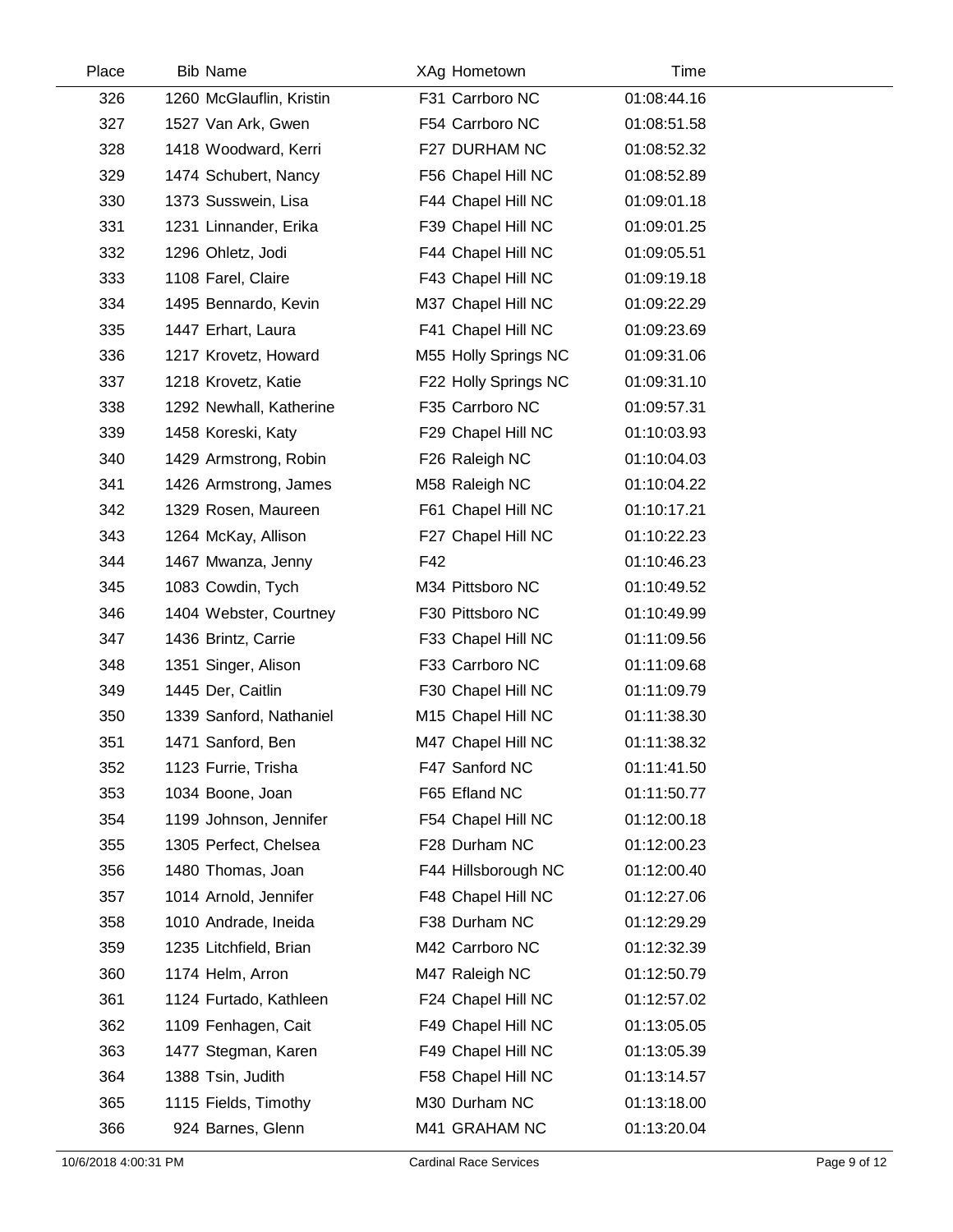| Place | <b>Bib Name</b>           | XAg Hometown        | Time        |  |
|-------|---------------------------|---------------------|-------------|--|
| 367   | 1021 Barnes, Eileen       | F36 Durham NC       | 01:13:28.53 |  |
| 368   | 1234 Lippy, Matthew       | M22 Mebane NC       | 01:13:36.52 |  |
| 369   | 1009 Anderson, Sheelagh   | F71 Carrboro NC     | 01:13:47.35 |  |
| 370   | 1248 Marcus, Cheryl       | F64 DURHAM NC       | 01:13:56.23 |  |
| 371   | 1489 Adelson, Jill        | F39 DURHAM NC       | 01:14:35.29 |  |
| 372   | 1314 Priest, Sarah        | F25 Chapel Hill NC  | 01:14:52.10 |  |
| 373   | 1437 Brooks, Laura        | F55 Chapel Hill NC  | 01:15:00.08 |  |
| 374   | 1311 Pooley, Paul         | M63 Durham NC       | 01:15:00.88 |  |
| 375   | 1352 Skrzynia, Cecile     | F70 Chapel Hill NC  | 01:15:09.99 |  |
| 376   | 1414 Williams, L          | F48 Chapel Hill NC  | 01:15:10.36 |  |
| 377   | 1523 simmonds, junior     | M51 Durham NC       | 01:15:20.16 |  |
| 378   | 1062 Chavis, Eddie        | M34 Raleigh NC      | 01:15:47.16 |  |
| 379   | 1282 Morse, David         | M33 Durham NC       | 01:16:10.86 |  |
| 380   | 1346 Scronce, Gabrielle   | F34 Chapel Hill NC  | 01:16:11.00 |  |
| 381   | 1137 Glen, Christina      | F29 Durham NC       | 01:16:15.51 |  |
| 382   | 1136 Glen, Allyson        | F30 Durham NC       | 01:16:16.49 |  |
| 383   | 1112 Ferrell, Heather     | F43 CARY NC         | 01:16:20.51 |  |
| 384   | 1464 Morris, Lydia        | F34 Carrboro NC     | 01:16:28.70 |  |
| 385   | 1005 Al-Rawi, Bassam      | M36 Chapel Hill NC  | 01:16:41.01 |  |
| 386   | 1511 Huffman, Brittany    | F22 Carrboro NC     | 01:17:04.68 |  |
| 387   | 1492 Baker, Raleigh       | M66 Raleigh NC      | 01:17:13.86 |  |
| 388   | 1019 Baker, James         | M35 Carrboro NC     | 01:17:13.88 |  |
| 389   | 1011 Andruejol, Eva-marie | F29 Carrboro NC     | 01:17:31.03 |  |
| 390   | 1267 Mclaughlin, Jessica  | F42 Creedmoor NC    | 01:17:37.91 |  |
| 391   | 1266 Mclaughlin, David    | M52 Creedmoor NC    | 01:17:38.92 |  |
| 392   | 1249 Marston, Kimberly    | F35 Carrboro NC     | 01:17:51.48 |  |
| 393   | 1252 Matti, Clare         | F56 Durham NC       | 01:18:19.39 |  |
| 394   | 1078 Cotton, Dave         | M63 Durham NC       | 01:18:26.67 |  |
| 395   | 1138 Glen, Kimberly       | F58 Durham NC       | 01:18:27.10 |  |
| 396   | 1220 Lake, James          | M50 Chapel Hill NC  | 01:18:59.61 |  |
| 397   | 1441 CORKEN, JAMES        | M51 Hillsborough NC | 01:19:04.61 |  |
| 398   | 1289 Nelson, John         | M38 Chapel Hill NC  | 01:19:05.87 |  |
| 399   | 1391 Valsing, Eli         | F55 Carrboro NC     | 01:19:07.89 |  |
| 400   | 1113 Fields, Courtney     | F32 Hillsborough NC | 01:19:25.51 |  |
| 401   | 1380 Torres, Andrea       | F27 Carrboro NC     | 01:19:39.44 |  |
| 402   | 1118 Flowers, Bryan       | M43 Carrboro NC     | 01:19:40.28 |  |
| 403   | 1172 Heaton, Ruth         | F62 Chapel Hill NC  | 01:20:01.35 |  |
| 404   | 1167 Hawes, LaDeane       | F54 Chapel Hill NC  | 01:20:57.44 |  |
| 405   | 1133 Ginocchio, Jessica   | F29 Chapel Hill NC  | 01:21:19.67 |  |
| 406   | 1155 Hackney, Loretta     | F49 Chapel Hill NC  | 01:21:46.19 |  |
| 407   | 1143 Gosselin, Tracy      | F47 Carrboro NC     | 01:22:14.84 |  |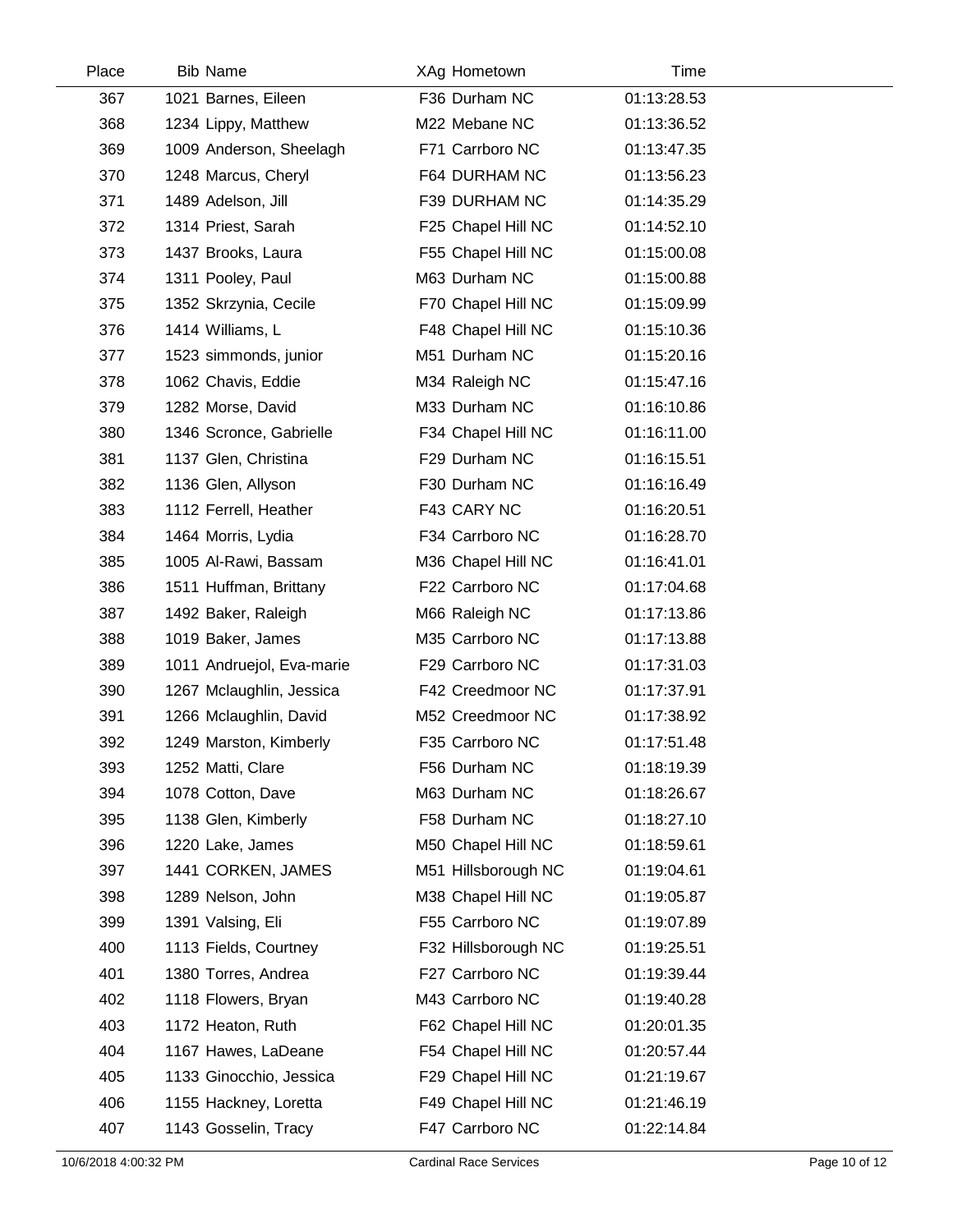| Place | <b>Bib Name</b>          | XAg Hometown        | Time        |  |
|-------|--------------------------|---------------------|-------------|--|
| 408   | 1307 Plambeck, Mary Ann  | F52 Hillsborough NC | 01:22:15.12 |  |
| 409   | 1509 Haney, Rich         | M65 Durham NC       | 01:22:49.61 |  |
| 410   | 1371 Summers, Janice     | F58 Chapel Hill NC  | 01:22:55.78 |  |
| 411   | 1114 Fields, Debra       | F55 Hillsborough NC | 01:23:06.24 |  |
| 412   | 1476 Sotres, Daniela     | F45                 | 01:23:07.47 |  |
| 413   | 1291 Nelson, Virginia    | F8 Chapel Hill NC   | 01:23:24.29 |  |
| 414   | 1185 Howes, Cathy        | F56 Chapel Hill NC  | 01:23:45.39 |  |
| 415   | 1290 Nelson, Sarah Beth  | F34 Chapel Hill NC  | 01:23:57.07 |  |
| 416   | 1165 Hart, Robert        | M64 Chapel Hill NC  | 01:24:56.17 |  |
| 417   | 1233 Lippy, Jeffrey      | M54 Mebane NC       | 01:24:56.92 |  |
| 418   | 1415 Willis-McLamb, Amy  | F41 Efland NC       | 01:25:00.24 |  |
| 419   | 1232 Lippy, Christine    | F51 Mebane NC       | 01:25:01.71 |  |
| 420   | 1169 Haywood, Marion     | F71 Chapel Hill NC  | 01:25:38.12 |  |
| 421   | 1506 Fessler, Jack       | M68 Gibsonville NC  | 01:25:38.70 |  |
| 422   | 1470 Roggenbuck, Sharon  | F79 Hillsborough NC | 01:25:38.84 |  |
| 423   | 1461 Mcclung, Julia      | F47 DURHAM NC       | 01:25:48.49 |  |
| 424   | 1269 McNulty, James      | M38 Whitsett NC     | 01:26:49.09 |  |
| 425   | 1453 Haake, Mary         | F40 Chapel Hill NC  | 01:27:22.77 |  |
| 426   | 1403 Webb, Kristi        | F62 Chapel Hill NC  | 01:27:30.82 |  |
| 427   | 1193 Jankoviak, Jeanette | F29 Durham NC       | 01:27:38.33 |  |
| 428   | 1129 Garrett, Sean       | M31 Durham NC       | 01:27:39.64 |  |
| 429   | 1366 Strassel, Keith     | M46 Chapel Hill NC  | 01:27:42.76 |  |
| 430   | 1304 Pedraza, Elizabeth  | F34 Chapel Hill NC  | 01:28:12.07 |  |
| 431   | 1203 Joyce, Brandon      | M39 Durham NC       | 01:28:33.27 |  |
| 432   | 1204 Joyce, Lisa         | F39 Durham NC       | 01:28:33.54 |  |
| 433   | 1313 Price, Kim          | F51 Chapel Hill NC  | 01:29:42.12 |  |
| 434   | 1491 Baca, Marne         | F52 Carrboro NC     | 01:30:10.15 |  |
| 435   | 1438 Capaldi, Crista     | F52 Chapel Hill NC  | 01:30:24.00 |  |
| 436   | 1178 Hines, Allanah      | F36 Durham NC       | 01:31:25.54 |  |
| 437   | 1259 Mcglauflin, Elli    | F35 Chapel Hill NC  | 01:31:25.95 |  |
| 438   | 1367 Strassel, Mary      | F41 Chapel Hill NC  | 01:32:31.99 |  |
| 439   | 1343 Schliebe, Karl      | M38 Chapel Hill NC  | 01:33:09.63 |  |
| 440   | 1286 Murphy, Maura       | F56 Chapel Hill NC  | 01:33:50.57 |  |
| 441   | 1261 McGlothlin, Stacey  | F32 Snow Camp NC    | 01:35:51.38 |  |
| 442   | 1159 Hammel, Kacey       | F40 Carrboro NC     | 01:35:56.11 |  |
| 443   | 1457 kohout, Melissa     | F53 Carrboro NC     | 01:36:34.41 |  |
| 444   | 1369 Sturgeon, Mary      | F56 Carrboro NC     | 01:36:51.03 |  |
| 445   | 1022 Barnes, Patricia    | F66 Chapel Hill NC  | 01:37:17.06 |  |
| 446   | 1410 Wice, Kelly         | F28 Carrboro NC     | 01:39:07.15 |  |
| 447   | 1040 Brown, Amy          | F46 Durham NC       | 01:39:28.91 |  |
| 448   | 1181 Holder, Holly       | F27 Durham NC       | 01:39:31.81 |  |